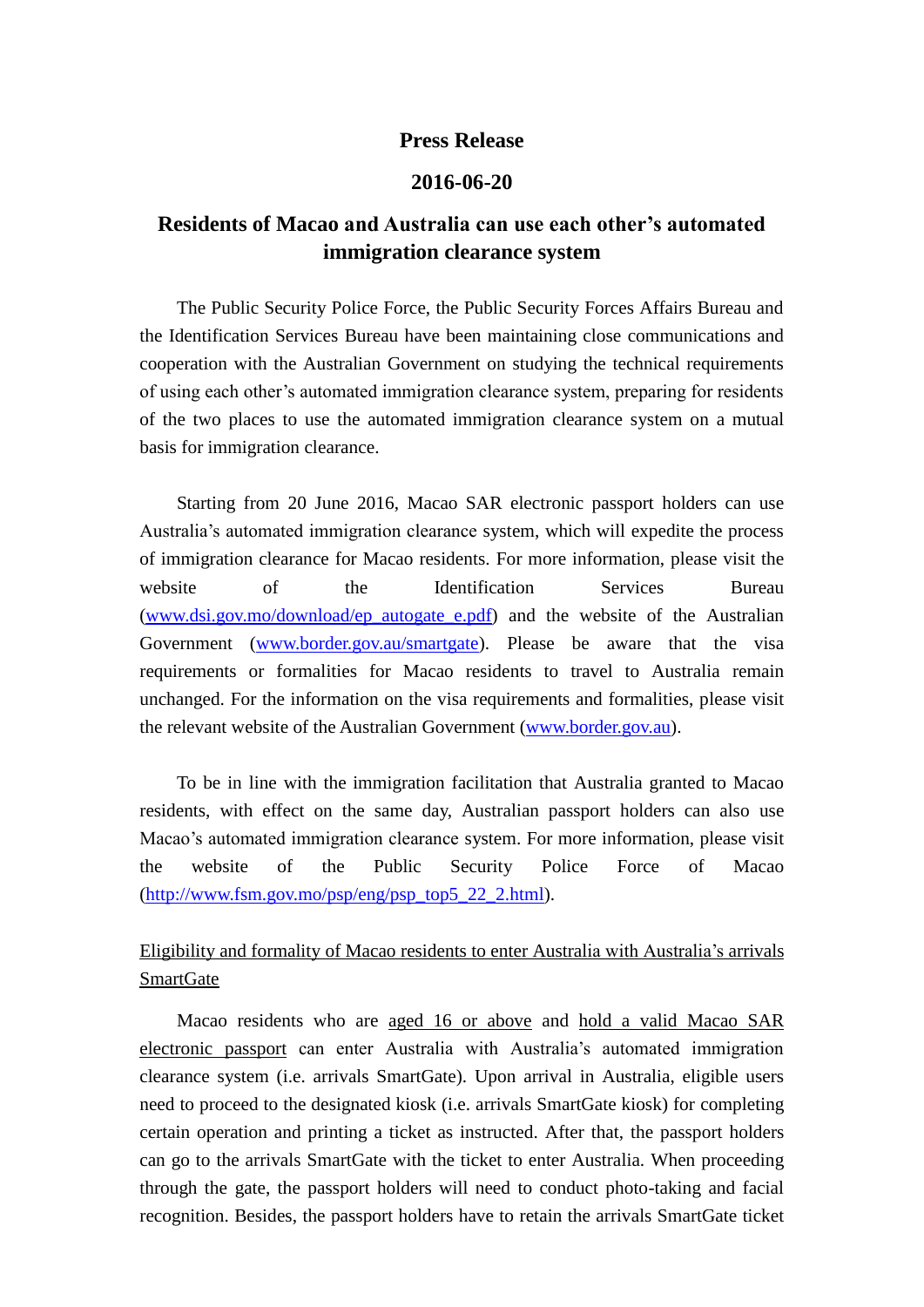and present it with their completed Incoming Passenger Card to the Border Force officer after crossing the gate.

At present, Macao SAR electronic passport holders have been able to access Australia's arrivals SmartGate on a trial basis at Australia's eight major international airports including Adelaide, Brisbane, Cairns, Darwin, Gold Coast, Melbourne, Perth and Sydney.

Eligibility and formality of Macao residents to leave Australia with Australia's departures SmartGate

Macao residents who are over 120cm tall and hold a valid Macao SAR passport or Macao SAR electronic passport can use Australia's automated immigration clearance system (i.e. departures SmartGate) when departing from Australia. For children who are over 120cm and are able to follow the automated clearance process by themselves without assistance can also use the departures SmartGate. Eligible users will need to conduct passport-scanning, photo-taking and facial recognition as directed by the gate, and they have to deposit their completed Outgoing Passenger Card at the Border Force officer's desk after proceeding through the gate.

 At present, Macao SAR passport holders or Macao SAR electronic passport holders can use Australia's departures SmartGate at Australia's six major international airports including Brisbane, Darwin, Gold Coast, Melbourne, Perth and Sydney.

 For more information on Australia's automated immigration clearance service, please visit the website of the Australian Government [\(www.border.gov.au/smartgate\)](http://www.border.gov.au/smartgate).



**Residents of Macao can use Australia's automated immigration clearance system**